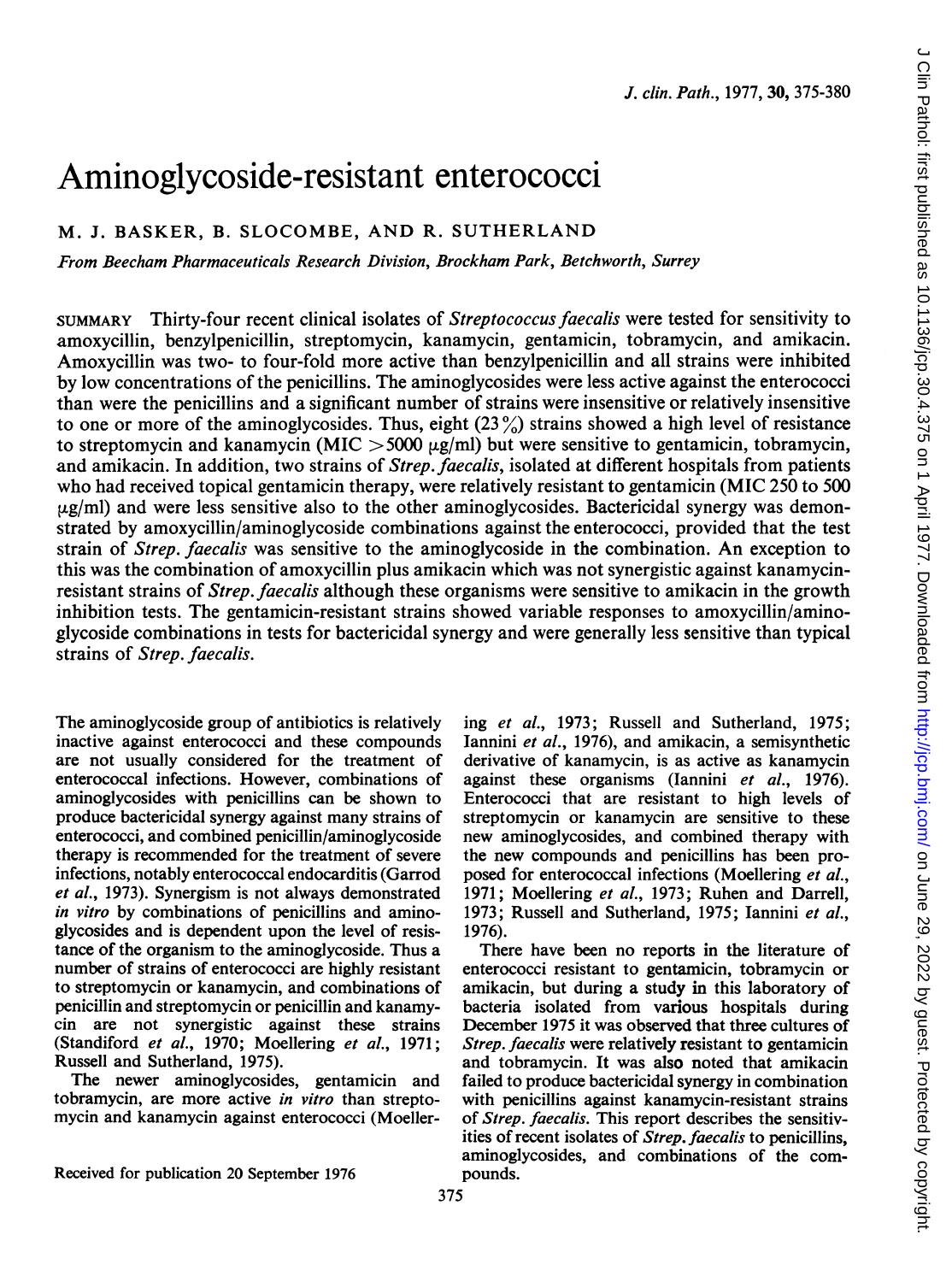### Material and methods

### ANTIBIOTICS

The penicillins tested were amoxycillin trihydrate and sodium benzylpenicillin (Beecham Pharmaceuticals) and the aminoglycosides were streptomycin sulphate (Glaxo Laboratories Ltd), kanamycin sulphate Laboratories), gentamicin sulphate (Roussell Laboratories Ltd), tobramycin sulphate (Eli Lilly and Co Ltd), and amikacin base (Bristol Laboratories).

### CULTURES

The strains of enterococci tested were clinical isolates collected from three hospitals during December 1975 which had been cultured from a variety of sources (blood, urine, and wounds). The organisms were identified as group D streptococci by serotyping and were classified as strains of Strep. faecalis according to the criteria of Deibel (1964).

### MINIMUM INHIBITORY CONCENTRATIONS

Antibacterial activity was measured by serial dilution of the antibiotics in 18 ml volumes of  $5\%$  blood agar (Blood Agar Base, Oxoid; Defibrinated Horse Blood, Wellcome). Agar plates were inoculated with 0-001 ml of an undiluted overnight culture of the test strain delivered with a multiple inoculating device (Dynatech Laboratories). Minimum inhibitory concentrations (MIC) were measured after incubation at 37°C for 18 hours.

### MINIMUM BACTERICIDAL CONCENTRATIONS OF AMOXYCILLIN/AMINOGLYCOSIDE COMBINATIONS

Serial dilutions of amoxycillin were made in 4-5 ml volumes of nutrient broth (Nutrient broth No. 2, Oxoid), and 0.5 ml volumes of selected concentrations of the aminoglycosides were added to each tube. The aminoglycoside concentrations were selected as being levels attainable in the blood after usual dosage, and at these concentrations the compounds failed to demonstrate bactericidal activity against the test organisms. The tubes were inoculated with 0-03

## M. J. Basker, B. Slocombe, and R. Sutherland

ml of an overnight broth culture (approximately 10<sup>7</sup> $\frac{1}{2}$  cells) and incubated at 37°C for 18 hours. A loopful  $\frac{1}{2}$ of culture was taken from each tube not showing.  $\vec{a}$ visible growth and streaked onto blood agar contain ing penicillinase (Difco). The plates were incubated  $\bar{c}$ overnight at 37°C and the minimum bactericidal  $\frac{\overline{\alpha}}{2}$ concentration (MBC) was recorded as the lowest  ${}^{\circ}_{\circ}$ concentration of antibiotic from which subculture  $\frac{\omega}{\omega}$ failed to yield viable colonies.

# BACTERICIDAL ACTIVITY

Tubes of nutrient broth (10 ml) containing known  $\widetilde{\otimes}$ concentrations of the antibiotics were inoculated  $\overline{\Theta}$ with 0.03 ml of an 18-hour broth culture and  $\omega$ incubated at 37°C. Samples were taken at intervals  $\frac{1}{10}$  and 0.02 ml volumes of suitable dilutions were  $\frac{1}{10}$  pipetted onto blood agar containing penicillinase. and 0-02 ml volumes of suitable dilutions were pipetted onto blood agar containing penicillinase.  $\overline{S}$ <br>Colonies were counted after incubation at 37°C for  $\overline{S}$ Colonies were counted after incubation at 37°C for  $\frac{9}{24}$  hours and the number of viable bacteria was  $\rightarrow$ 24 hours and the number of viable bacteria was estimated.

### **Results**

### MINIMUM INHIBITORY CONCENTRATIONS

Results in Table <sup>1</sup> show the distribution of the miniestimated.<br> **Results**<br>
MINIMUM INHIBITORY CONCENTRATIONS<br>
Results in Table 1 show the distribution of the mini-<br>
mum inhibitory concentrations of amoxycillin,<br>
benzylpenicillin, and various aminoglycosides against  $\frac{1}{10$ 34 recent clinical isolates of Strep. faecalis. Amoxycilin was the most active of the compounds and was two- to four-fold more active than benzylpenicillin. All cultures were sensitive to low concentrations of the penicillins. The aminoglycosides were notably less active than the penicillins, and the descending order of activity was tobramycin, gentamicin, kanamycin, amikacin, and streptomycin. Eight and kanamycin (MIC values  $>$  5000  $\mu$ g/ml) but these strains showed no increase in resistance to gentami cin, tobramycin, or amikacin. Another strain was highly resistant to streptomycin but was sensitive to kanamycin and the other compounds.

Three strains of Strep. faecalis were notably less strains, and the sensitivities of these organisms to the

Table 1 Distribution of minimum inhibitory concentrations of amoxycillin, benzylpenicillin, and aminoglycosides against 34 strains of Streptococcus faecalis

| Table 1<br>Distribution of minimum inhibitory concentrations of amoxycillin, benzylpenicillin, and aminoglycosides<br>against 34 strains of Streptococcus faecalis |                                                                      |         |         |     |                |                                         |    |    |                            |     |     |      |          |
|--------------------------------------------------------------------------------------------------------------------------------------------------------------------|----------------------------------------------------------------------|---------|---------|-----|----------------|-----------------------------------------|----|----|----------------------------|-----|-----|------|----------|
| <b>Antibiotic</b>                                                                                                                                                  | Minimum inhibitory concentration ( $\mu$ g/ml) and number of strains |         |         |     |                |                                         |    |    |                            |     |     |      |          |
|                                                                                                                                                                    | 0.25                                                                 | 0.5     | 1.25    | 2.5 | 50             | 12.5                                    | 25 | 50 | 125                        | 250 | 500 | 1250 | $>$ 5000 |
| Amoxycillin<br>Benzylpenicillin<br>Streptomycin<br>Kanamycin<br>Gentamicin<br>Tobramycin<br>Amikacin                                                               | 30                                                                   | 4<br>17 | 13<br>5 | 4   | $\frac{12}{8}$ | $\begin{array}{c} 11 \\ 12 \end{array}$ | 6  | 11 | 16<br>$\overline{2}$<br>10 |     | 3   |      | 9<br>8   |

Õ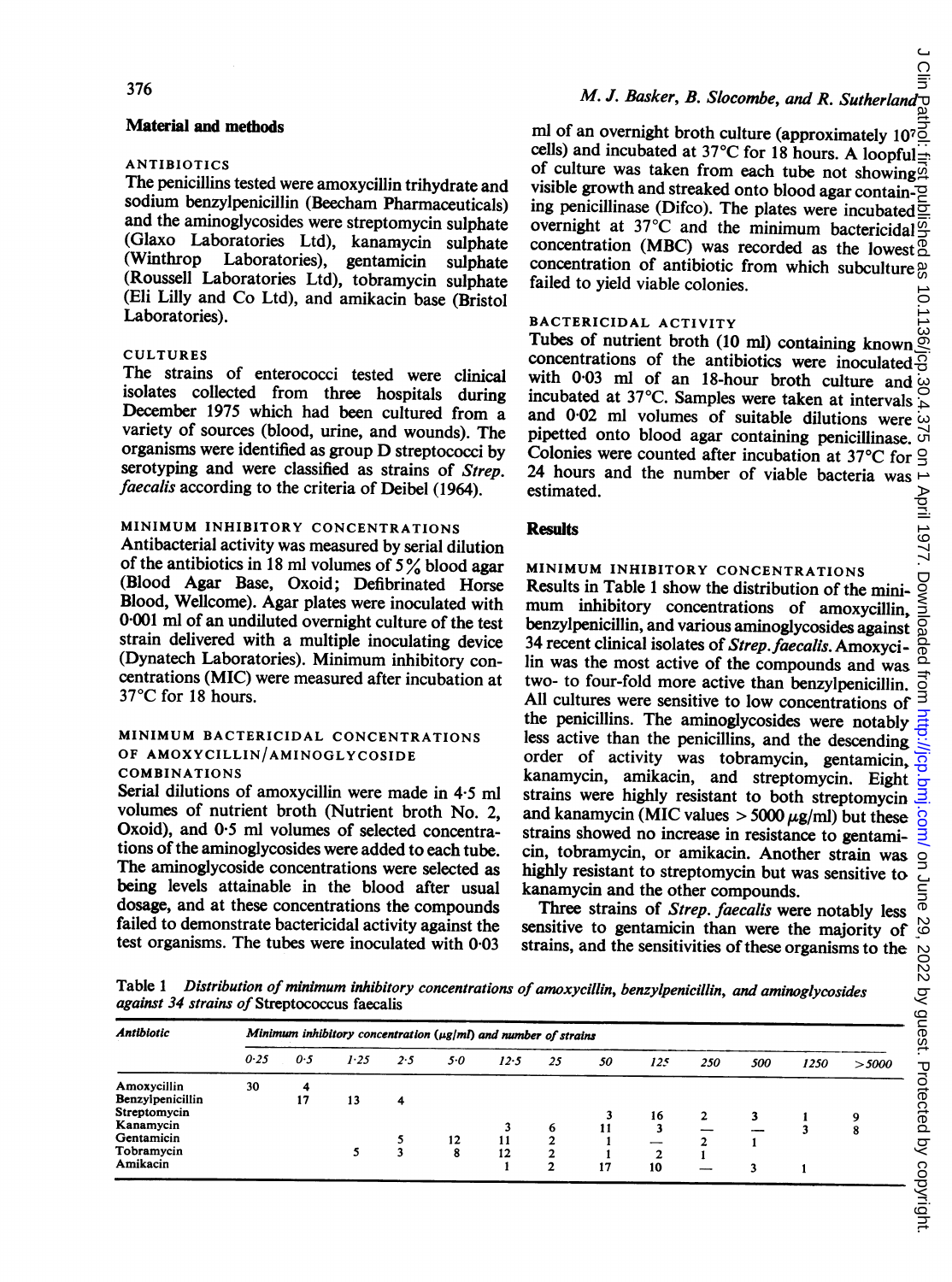| Antibiotic       | Minimum inhibitory concentration $(\mu g/m)$ |      |                             |                          |               |                             |                             |  |  |  |  |
|------------------|----------------------------------------------|------|-----------------------------|--------------------------|---------------|-----------------------------|-----------------------------|--|--|--|--|
|                  | <b>Clinical</b> isolates                     |      | Laboratory-selected strains |                          |               |                             |                             |  |  |  |  |
|                  | C134                                         | C135 | W464                        | Control <sup>1</sup> C36 | C90<br>parent | C90<br>$S$ res <sup>2</sup> | C90<br>$G$ res <sup>3</sup> |  |  |  |  |
| Amoxycillin      | 0.25                                         | 0.25 | 0.25                        | 0.25                     | 0.25          | 0.25                        | 0.25                        |  |  |  |  |
| Benzylpenicillin | 0.5                                          | 0.5  | 1.25                        | 0.5                      | $1-0$         | 0.5                         | 0.25                        |  |  |  |  |
| Streptomycin     | 500                                          | 500  | 1250                        | > 5000                   | 50            | > 5000                      | 125                         |  |  |  |  |
| Kanamycin        | 1250                                         | 1250 | 1250                        | > 5000                   | 50            | 50                          | 500                         |  |  |  |  |
| Gentamicin       | 250                                          | 250  | 500                         | 5.0                      | 10            | 10                          | 250                         |  |  |  |  |
| Tobramycin       | 125                                          | 125  | 250                         | 5.0                      | 10            | 10                          | 100                         |  |  |  |  |
| Amikacin         | 500                                          | 500  | 1250                        | 50                       | 125           | 125                         | 2500                        |  |  |  |  |

Table 2 Minimum inhibitory concentrations of amoxycillin, benzylpenicillin, and aminoglycosides against clinical isolates and laboratory-selected strains of Strep. faecalis resistant to gentamicin or streptomycin

'Streptomycin, kanamycin resistant.

'Streptomycin resistant, selected after three subcultures in vitro in the presence of streptomycin.

<sup>3</sup>Gentamicin resistant, selected after three subcultures in vitro in the presence of gentamicin.

aminoglycosides are shown in Table 2. Two of the strains, C134 and C135 isolated from different sites in the same patient, showed the same characteristics and were regarded as being the same organism. The third strain, W464, was isolated from a patient at a different hospital. Both patients had been treated with topical gentamicin for the treatment of leg infections. The three strains were 50- to 100-fold less sensitive to gentamicin than was a control sensitive strain and required 250 to 500  $\mu$ g gentamicin/ml for inhibition of growth in these tests. These strains also showed a reduced sensitivity to the other aminoglycosides, but the reduction in sensitivity to streptomycin, kanamycin, and amikacin was lower than that seen with gentamicin or tobramycin.

The extent of the cross-resistance observed among the aminoglycosides against the clinical isolates resistant to gentamicin was similar to that seen with gentamicin-resistant strains selected in vitro by cultivation in the presence of gentamicin. Thus results in Table 2 show the sensitivities of a strain of Strep. faecalis C90, sensitive to streptomycin and gentamicin, and of cultures of this strain selected after three subcultures in the presence of streptomycin or gentamicin. The cultures isolated after exposure to streptomycin showed a high level of resistance to streptomycin (MIC  $>$  5000  $\mu$ g/ml) but displayed no increase in resistance to the other aminoglycosides. In contrast, the strain cultured in the presence of gentamicin showed a moderate level of resistance to gentamic in  $(MIC250 \mu g/ml)$  and also demonstrated an increase in resistance to the other aminoglycosides.

Attempts to demonstrate transfer of gentamicinresistance from Strep. faecalis C134 and Strep. faecalis W464 to a plasmid-free recipient strain of Strep. faecalis (JH2-2) (Jacob and Hobbs, 1974) were unsuccessful, although haemolysin production, which is known to be plasmid-mediated (Jacob et al., 1975) was transferred from Strep. faecalis C134 to the recipient strain in these tests. Also no loss of gentamicin resistance was observed after growth of the cultures in the presence of ethidium bromide, acridine-orange or incubation at 44°C, under which conditions haemolysin production was eliminated from Strep. faecalis C134. In contrast, transfer of streptomycin and kanamycin resistance was demonstrated from strains of Strep. faecalis with high level resistance (MIC  $>$  5000  $\mu$ g/ml) to the recipient strain of Strep. faecalis JH2-2 under the same conditions.

#### BACTERICIDAL SYNERGISM STUDIES

The results of tests to determine the minimum bactericidal concentrations (MBC) of combinations of amoxycillin and the aminoglycosides against a number of clinical isolates of Strep. faecalis of different aminoglycoside sensitivities are shown in Table 3. Amoxycillin was ineffective in these tests (MBC  $> 100 \mu$ g/ml), but in combination with sublethal concentrations of the aminoglycosides, amoxycillin MBC values (5.0  $\mu$ g/ml) against the aminoglycoside sensitive strain of Strep. faecalis (T1089) were not greatly in excess of inhibitory concentrations (ca  $1.0 \mu g/ml$ ). Against the streptomycinresistant strain Cl 19, the amoxycillin/streptomycin combination was not bactericidal but the other combinations were as effective against this strain as against the sensitive strain, T1089. Similarly, the amoxycillin/streptomycin and amoxycillin/kanamycin combinations failed to demonstrate bactericidal activity against the streptomycin/kanamycin resistant strain of Strep. faecalis C36. Unexpectedly, the MBC of the amoxycillin/amikacin combination was in excess of 100  $\mu$ g amoxycillin/ml + 20  $\mu$ g amikacin/ ml, although the organism showed typical sensitivity to amikacin in the growth inhibition tests (MIC 50  $\mu$ g/ml). Similar results were obtained in tests with the other seven kanamycin-resistant strains isolated in this study, and amoxycillin/amikacin and benzyl-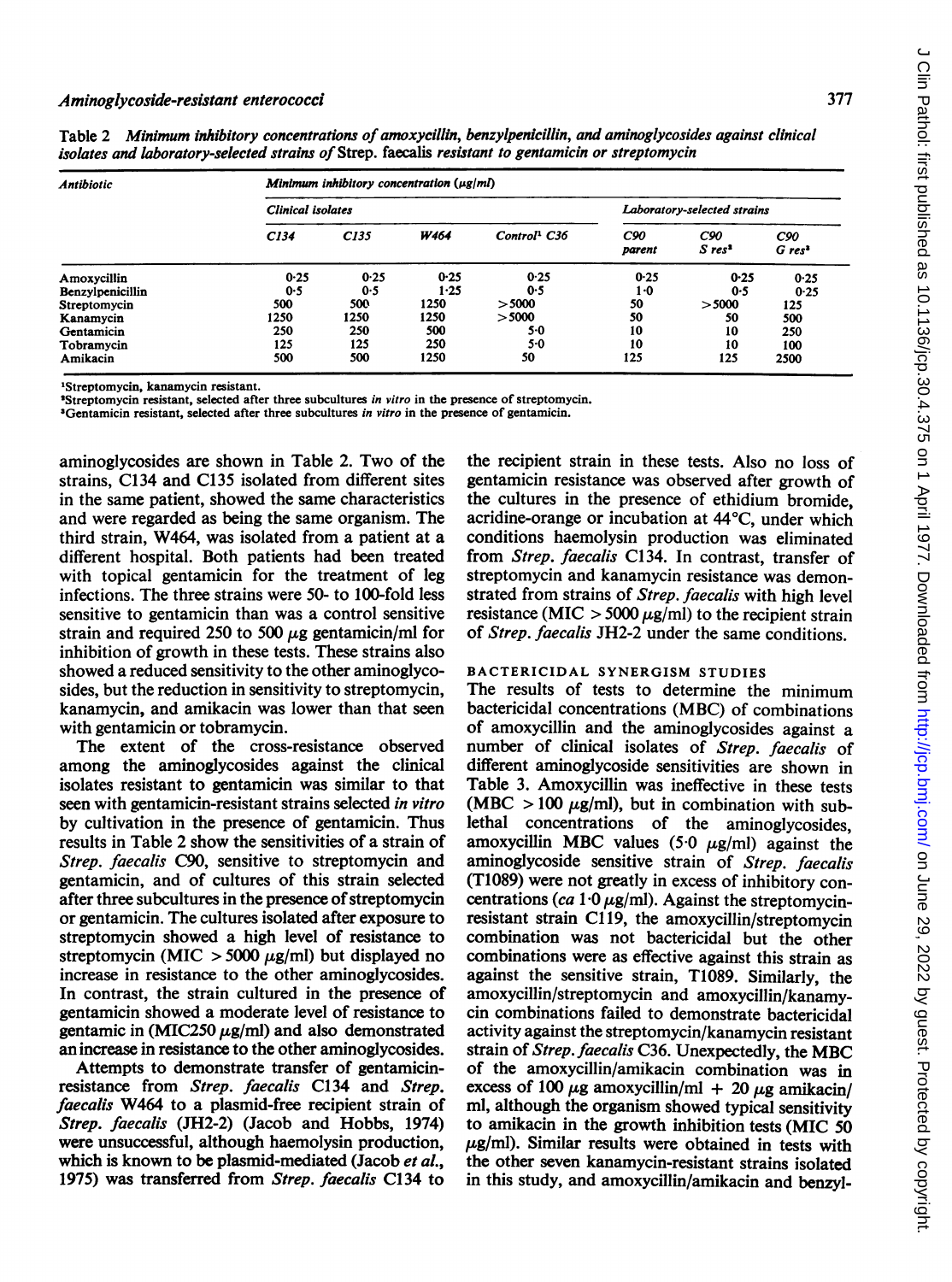| Amoxycillin/aminoglycoside<br>combination | Minimum bactericidal concentration (µg/amoxycillin/ml) |                |                                 |                     |  |  |  |  |
|-------------------------------------------|--------------------------------------------------------|----------------|---------------------------------|---------------------|--|--|--|--|
|                                           | T1089 <sup>1</sup><br>(sens)                           | C119<br>(Sres) | C <sub>36</sub><br>$(S \nKres)$ | C134/W464<br>(Gres) |  |  |  |  |
| Amoxycillin alone                         | >100                                                   | >100           | >100                            | >100                |  |  |  |  |
| $+$ streptomycin (20) <sup>2</sup>        | 5.0                                                    | >100           | >100                            | $5.0^3$             |  |  |  |  |
| $+$ kanamycin $(20)^2$                    | 5.0                                                    | $5-0$          | >100                            | $5 - 0$ *           |  |  |  |  |
| + gentamicin $(5.0)^2$                    | $5-0$                                                  | 1.0            | 5.0                             | $5.0^3$             |  |  |  |  |
| + tobramycin $(5.0)^2$                    | $5-0$                                                  | $1-0$          | $1-0$                           | $5.0$ <sup>3</sup>  |  |  |  |  |
| $+$ amikacin (20) <sup>2</sup>            | 5.0                                                    | 5.0            | >100                            | $5.0^{\circ}$       |  |  |  |  |

Table 3 Minimum bactericidal concentrations of amoxycillin, alone, and in combination with aminoglycosides, against aminoglycoside-resistant strains of Streptococcus faecalis

'Strain number.

<sup>2</sup>Aminoglycoside concentration ( $\mu$ g/ml); the aminoglycosides were ineffective at these concentrations.

S, streptomycin; K, kanamycin; G, gentamicin.

'Growth often occurred on subculture from tubes containing higher concentrations.

Table 4 Bactericidal activities of amoxycillin alone and in combination with aminoglycosides in duplicate tests against gentamicin-resistant strains of Streptococcus faecalis

| Amoxycillin/aminoglycoside  | Viable count after 24 h at $37^{\circ}$ C (cells/ml) |     |                    |     |             |     |                        |               |  |  |
|-----------------------------|------------------------------------------------------|-----|--------------------|-----|-------------|-----|------------------------|---------------|--|--|
| combination                 | <b>Strain C134</b>                                   |     | <b>Strain C135</b> |     | Strain W464 |     | <b>Control strains</b> |               |  |  |
|                             |                                                      |     |                    |     |             |     | T1089 <sup>2</sup>     | <b>T1101*</b> |  |  |
| Amoxycillin $(2.5)^1$ alone | >100                                                 | 350 | >100               | 200 | >100        | 250 | >100                   | 200           |  |  |
| $+$ streptomycin $(20)^1$   | 40                                                   | 200 |                    |     | 70          | 750 |                        | 200           |  |  |
| $+$ kanamycin (20)          | 0                                                    | 50  | >100               |     | 0           | 15  |                        | >100          |  |  |
| $+$ gentamicin (5.0)        | 0                                                    | 40  | >100               | 100 | 0           |     |                        |               |  |  |
| $+$ tobramycin $(5.0)$      |                                                      | 80  | 80                 | 13  |             | 36  |                        |               |  |  |
| $+$ amikacin (20)           | 0                                                    | 35  | 75                 | 0   | 10          | 70  |                        | 450           |  |  |

<sup>1</sup>Concentration ( $\mu$ g/ml); the aminoglycosides were ineffective at these concentrations.

'Aminoglycoside-sensitive.

'Resistant to streptomycin and kanamycin.

penicillin/amikacin combinations failed to produce synergistic bactericidal effects against any of the kanamycin-resistant (amikacin-sensitive) strains of Strep. faecalis. There was no evidence of crossresistance with the amoxycillin/gentamicin and amoxycillin/tobramycin combinations against the kanamycin-resistant strain Strep. faecalis C36, and both combinations produced marked bactericidal activity against this strain and other kanamycinresistant enterococci.

The gentamicin-resistant isolates responded in a more variable fashion to amoxycillin/aminoglycoside combinations in the bactericidal tests compared with gentamicin-sensitive strains. In the MBC tests, sensitive strains gave a sharp end-point so that no growth was observed on subculture from combinations containing amoxycillin at concentrations of 5.0  $\mu$ g/ml or more. With the gentamicin-resistant strains there was no growth from cultures containing 5.0  $\mu$ g amoxycillin/ml or 10  $\mu$ g amoxycillin/ml in combination with the aminoglycosides but growth sometimes occurred in subcultures from tubes containing higher concentrations-of amoxycillin. In the viable count tests, gentamicin-sensitive strains of Strep. faecalis were always sterilised by combinations

of 2.5  $\mu$ g amoxycillin plus 5.0  $\mu$ g gentamicin/ml whereas, with the gentamicin-resistant strains, on some occasions the cultures were made sterile, but on repeat tests viable bacteria were often recovered (Table 4). Similar variable responses were observed with combinations containing other aminoglycosides.

#### **Discussion**

The results reported here for a limited number of recent clinical isolates of Strep. faecalis show the prevalence of a relatively high proportion of strains with reduced sensitivity to aminoglycoside antibiotics. Strains resistant to streptomycin or kanamycin demonstrated a high level of resistance to the compounds but were sensitive to gentamicin, tobramycin or amikacin. In contrast, the strains with reduced sensitivity to gentamicin showed a moderate level of resistance to gentamicin and to the other aminoglycosides.

Enterococci with a high level of resistance to streptomycin have been known for some time (Havard et al., 1959), and more recent reports have described a relatively high incidence of resistance to compounds but were sensitive to gentamicin,<br>tobramycin or amikacin. In contrast, the strains with<br>reduced sensitivity to gentamicin showed a moderate et<br>level of resistance to gentamicin and to the other<br>aminoglycosides.<br>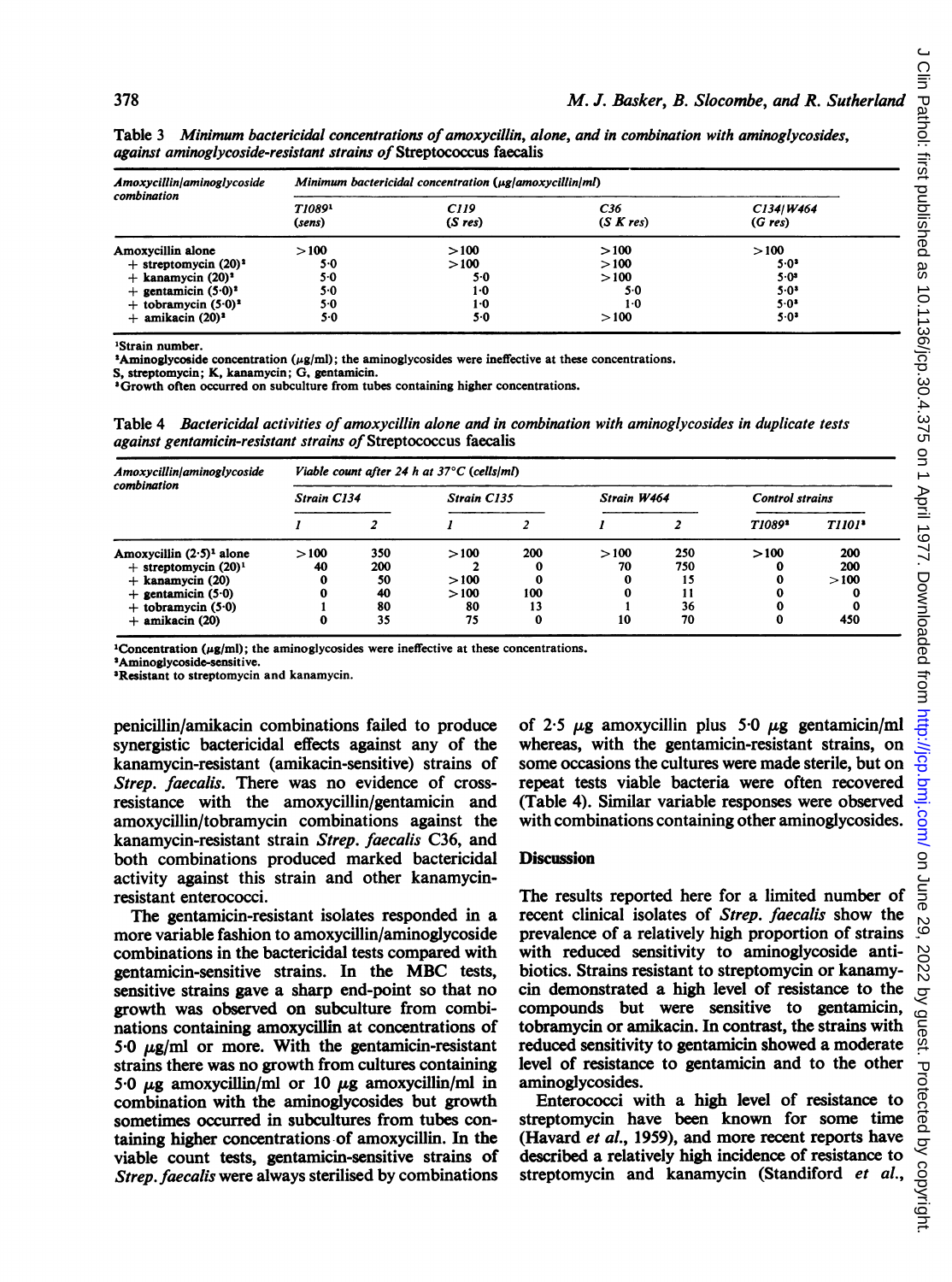#### Aminoglycoside-resistant enterococci

1970; Moellering et al., 1971; Ruhen and Darrell, 1973; Iannini et al., 1976). In this study, the streptomycin-resistant strains of Strep. faecalis isolated in 1975 were almost always resistant to kanamycin which contrasts with the results of earlier studies reported from this laboratory. For example, none of 10 streptomycin-resistant strains of Strep. faecalis isolated in 1961 and only two of 15 streptomycinresistant strains isolated in 1967 were resistant also to kanamycin (Sutherland and Rolinson, 1964; Russell and Sutherland, 1975). The apparent increase in the proportion of kanamycin-resistant strains relative to streptomycin-resistant strains observed here may be a reflection of increased usage of kanamycin, but the number of strains tested was very small.

Enterococci with a high level of resistance to streptomycin or kanamycin have been shown to be sensitive to gentamicin, tobramycin, and amikacin (lannini et al., 1976), and bactericidal synergy has been demonstrated by a combination of penicillins and gentamicin or tobramycin against these resistant strains (Moellering et al., 1971; Moellering et al., 1973; Ruhen and Darrell, 1973; Russell and Sutherland, 1975). The results of this study are in agreement with these reports but the failure to demonstrate synergism with penicillin/amikacin combinations against kanamycin-resistant strains of Strep. faecalis was unexpected in view of the apparent sensitivity of these organisms to amikacin. Amikacin/ penicillin combinations produce synergistic effects against kanamycin-sensitive strains, and the lack of synergy against kanamycin-resistant strains is evidence of cross-resistance between kanamycin and amikacin which is not observed in growth-inhibition tests.

Gentamicin-resistant enterococci have not been reported previously in the literature, and the strains described here do not show the high level of resistance which is characteristic of streptomycin and kanamycin-resistant enterococci. Nevertheless the concentrations of gentamicin required to inhibit growth of the two cultures of Strep. faecalis (250 to 500  $\mu$ g/ml) were notably higher than the levels required to inhibit the majority of strains (5-0-12-5  $\mu$ g/ml). Moreover, the variable results obtained in the bactericidal tests with these two strains contrasted with the uniform bactericidal synergy observed with combinations of amoxycillin and gentamicin against sensitive strains of Strep. faecalis. The rationale for the use of penicillin/ aminoglycoside combinations in the treatment of enterococcal infections has been largely based upon the fact that such combinations can sterilise cultures of enterococci in vitro (Garrod et al., 1973), but with these gentamicin-resistant strains this effect was not always observed.

The characteristics of the gentamicin-resistant clinical isolates, namely, the moderate level of resistance and degree of cross-resistance with other aminoglycosides, were markedly similar to those of the resistant strains selected in vitro after subculture in the presence of gentamicin. These findings, coupled with the failure to demonstrate conjugal transfer of resistance or to eliminate resistance with curing agents, suggest that the strains might have arisen in vivo by selection as a result of therapy with topical gentamicin, as has been reported for Pseudomonas aeruginosa (Snelling et al., 1971; Holmes et al., 1974) and, more recently, for Staphylococcus aureus (Porthouse et al., 1976; Warren and Roberts,1976).

Therapy with benzylpenicillin and streptomycin has often been recommended as the treatment of choice for severe enterococcal infections but awareness of the increasing incidence of streptomycin and kanamycin-resistant strains has led to an increased interest in the activity of combinations of penicillins with newer aminoglycosides, namely, gentamicin, tobramycin, and amikacin. The finding of strains that are apparently less sensitive to these compounds emphasises the need for appropriate laboratory tests for the selection of the most suitable penicillin/ aminoglycoside combination for therapy of enterococcal infections.

We are grateful to Dr A. E. Jacob for providing the plasmid-free strain of Strep. faecalis JH2-2.

### References

- Deibel, R. H. (1964). The group D streptococci. Bact. Rev., 28, 330-366.
- Garrod, L. P., Lambert, H. P., and O'Grady, F. (1973). Antibiotic and Chemotherapy, 4th edition, p. 311. Churchill Livingstone, Edinburgh and London.
- Havard, C. W. H., Garrod, L. P., and Waterworth, P. M. (1959). Deaf or dead? A case of subacute bacterial endocarditis treated with penicillin and neomycin. Brit. med. J., 1, 688-689.
- Holmes, R. K., Minshew, B. H., Gould, K., and Sanford, J. P. (1974). Resistance of Pseudomonas aeruginosa to gentamicin and related aminoglycoside antibiotics. Antimicrob. Agents Chemother., 6, 253-262.
- lannini, P. B., Ehret, J., and Eickhoff, T. C. (1976). Effects of ampicillin-amikacin and ampicillin-rifampin on enterococci. Antimicrob. Agents Chemother., 9, 448-451.
- Jacob, A. E., Douglas, G. J., and Hobbs, S. J. (1975). Self-transferable plasmids determining the hemolysin and bacteriocin of Streptococcus faecalis var. zymogenes. J. Bact., 121, 863-872.
- Jacob, A. E. and Hobbs, S. J. (1974). Conjugal transfer of plasmid-borne multiple antibiotic resistance in Streptococcus faecalis var. zymogenes. J. Bact., 117, 360-372.
- Moellering, R. C. Jr., Wennersten, C., Medrek, T., and Weinberg, A. N. (1971). Prevalence of high-level resis-